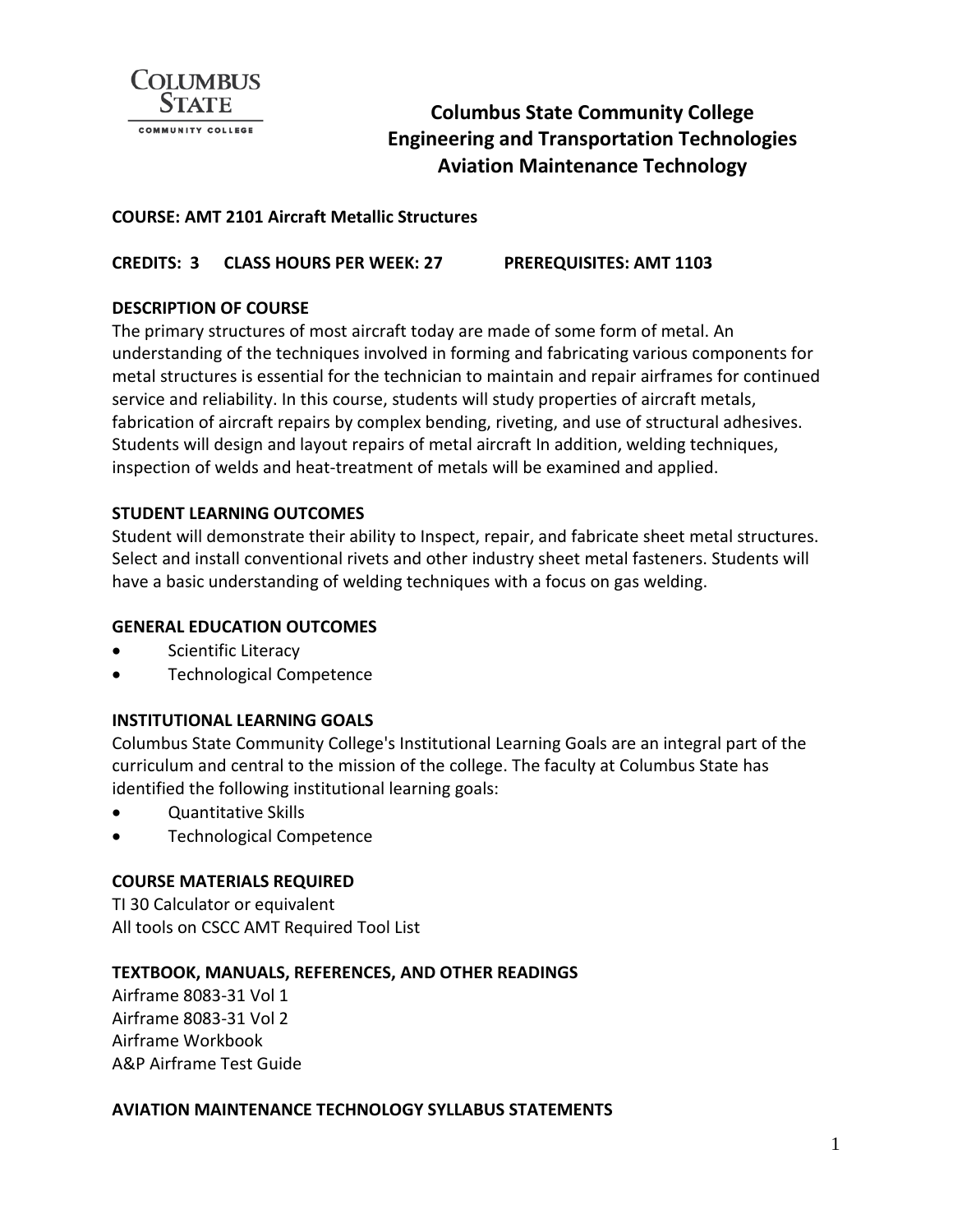Aviation Maintenance Technology required College Syllabus Statements on **Assessment**, **Participation and Safety**, and **Attendance** can be found at

<http://www.cscc.edu/academics/departments/aviation-maintenance/requirements.shtml> or on the College website –Search 'Aviation'; click on 'Aviation Maintenance'; click on 'Requirements' tab.

## **SPECIAL COURSE REQUIREMENTS**

Part 147 Para 147.21 (d) (3) and 147.31 (b) state that tests must be given in all subject areas and that the tests given must all be passed.

As students progress through the program, they will be given subject area tests relative to the course subject areas. Students must demonstrate a 70% minimum passing score on every subject test. If a subject area test is failed, the student will be given additional opportunities to pass the subject test. All subject tests must be passed before a certificate of program completion can be issued.

FAA Subject Are Test for this course:

Airframe – D(1): Sheet Metal Structures (AMA D10, D14, D15, D16) Airframe – E: Welding

To be awarded a Certificate of Program Completion, in addition to subject area testing, the student must also:

Successfully pass each course required for the certificate. Requirements for passing each course include:

A 70% average evaluation for graded course elements. Instructors determine the weights of course grading.

Successful completion of all required laboratory requirements of the course.

Attendance in compliance with the attendance policy.

Students can pass a course with a grade of "D", however students must have a minimum overall Grade Point Average of 2.0 (out a possible 4.0) to be awarded a certificate of completion. Courses can be repeated to improve grades.

| Grade Area | Weight | Percentage<br>Earned | Lab Project                                   | Pass | Fail |
|------------|--------|----------------------|-----------------------------------------------|------|------|
| Unit Tests | 60%    |                      | Inspect and Repair sheet-<br>metal structures |      |      |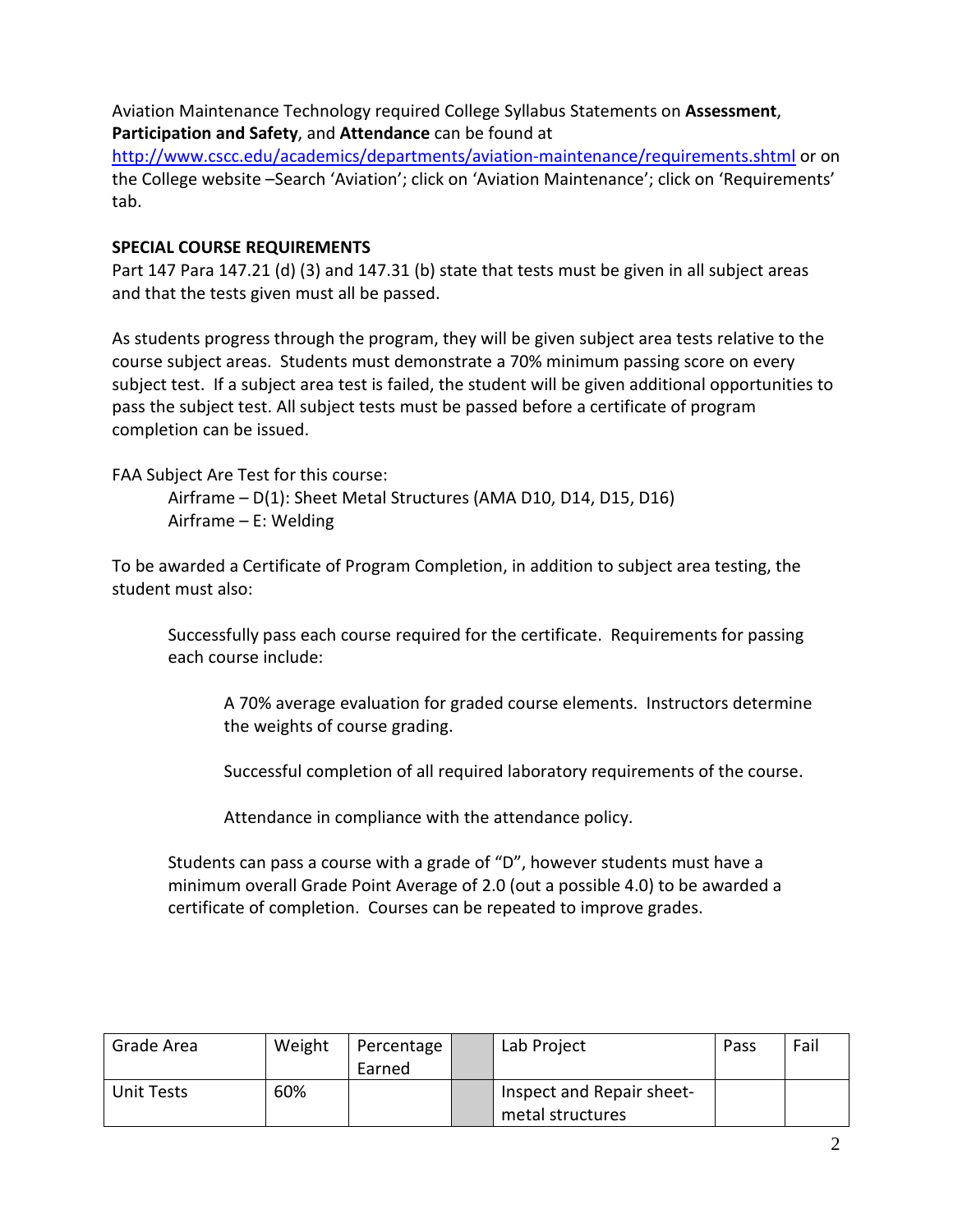| Mid-Term        | N/A                 | N/A | <b>Install Conventional Rivets</b> |  |
|-----------------|---------------------|-----|------------------------------------|--|
| Final           | 10%                 |     | Form, lay-out, and bend            |  |
|                 |                     |     | sheet metal                        |  |
| Participation & | 10%                 |     |                                    |  |
| Safety          |                     |     |                                    |  |
| Other $-$       | 20%                 |     |                                    |  |
| Homework        |                     |     |                                    |  |
| Assignments     |                     |     |                                    |  |
| Total           | 100%                |     |                                    |  |
|                 | Course Letter Grade |     |                                    |  |
|                 |                     |     |                                    |  |

Student Resources, Rights, and Responsibilities: Columbus State Community College required College Syllabus Statements on College Policies and Student Support Services can be found at [https://www.cscc.edu/academics/syllabus.shtml.](https://www.cscc.edu/academics/syllabus.shtml)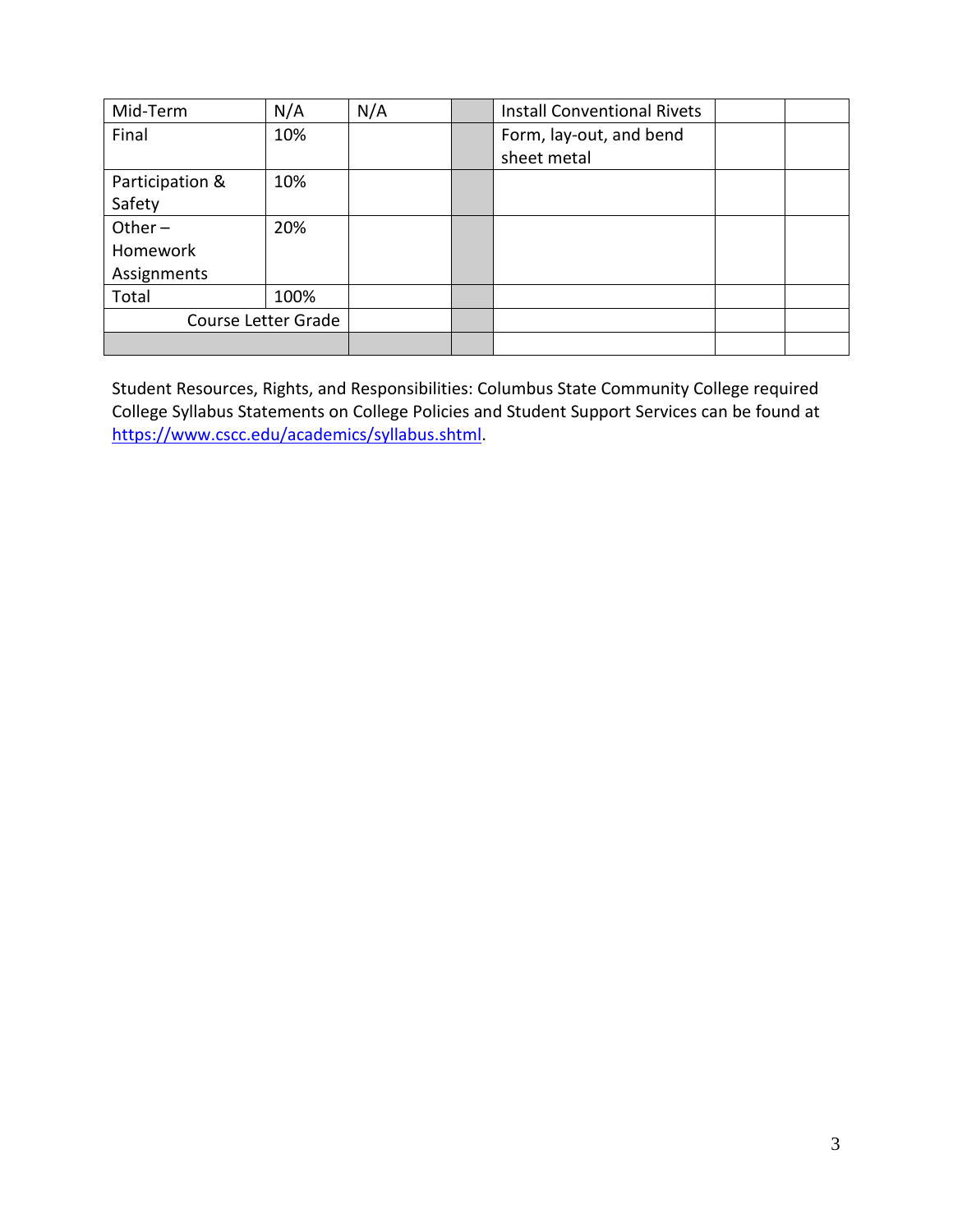## **UNITS OF INSTRUCTION – AMT 2101**

| <b>ASSIGNMENT</b>   | <b>LEARNING</b>          | <b>ASSESSMENT</b> |       | <b>ASSIGNMENTS</b>                                    |  |
|---------------------|--------------------------|-------------------|-------|-------------------------------------------------------|--|
|                     | <b>OBJECTIVES/GOALS</b>  | <b>METHODS</b>    |       |                                                       |  |
|                     | <b>Metallic Aircraft</b> | Test, Quizzes,    | Read: | Airframe Text Chapter 2A<br>FAA Order 8083-31 Ch1 & 4 |  |
| <b>Assignment 1</b> | Construction             | Worksheets        | Labs: |                                                       |  |
|                     |                          |                   | Test: |                                                       |  |
|                     | Sheet metal Tools and    | Test, Quizzes,    | Read: | Airframe Text Chapter 2B<br>FAA Order 8083-31 Ch4     |  |
| <b>Assignment 2</b> | <b>Fasteners</b>         | Worksheets        | Labs: |                                                       |  |
|                     |                          |                   | Test: |                                                       |  |
|                     |                          |                   | Read: | Airframe Text Chapter 2C                              |  |
|                     | <b>Sheet Metal</b>       | Test, Quizzes,    |       | FAA Order 8083-31 Ch4                                 |  |
| <b>Assignment 3</b> | Fabrication              | Worksheets        | Labs: |                                                       |  |
|                     |                          |                   | Test: |                                                       |  |
|                     | Inspection and Repair    |                   | Read: | Airframe text Chapter 2D                              |  |
| <b>Assignment 4</b> | of Metallic Aircraft     | Test, Quizzes,    |       | FAA Order 8083-31 Ch4                                 |  |
|                     | <b>Structures</b>        | Worksheets        | Labs: |                                                       |  |
|                     |                          |                   | Test: |                                                       |  |
|                     |                          |                   | Read: | Airframe Text Chapter 4A                              |  |
| <b>Assignment 5</b> | Welding processes        | Test, Quizzes,    |       | FAA Order 8083-31 Ch5                                 |  |
|                     |                          | Worksheets        | Labs: |                                                       |  |
|                     |                          |                   | Test: |                                                       |  |